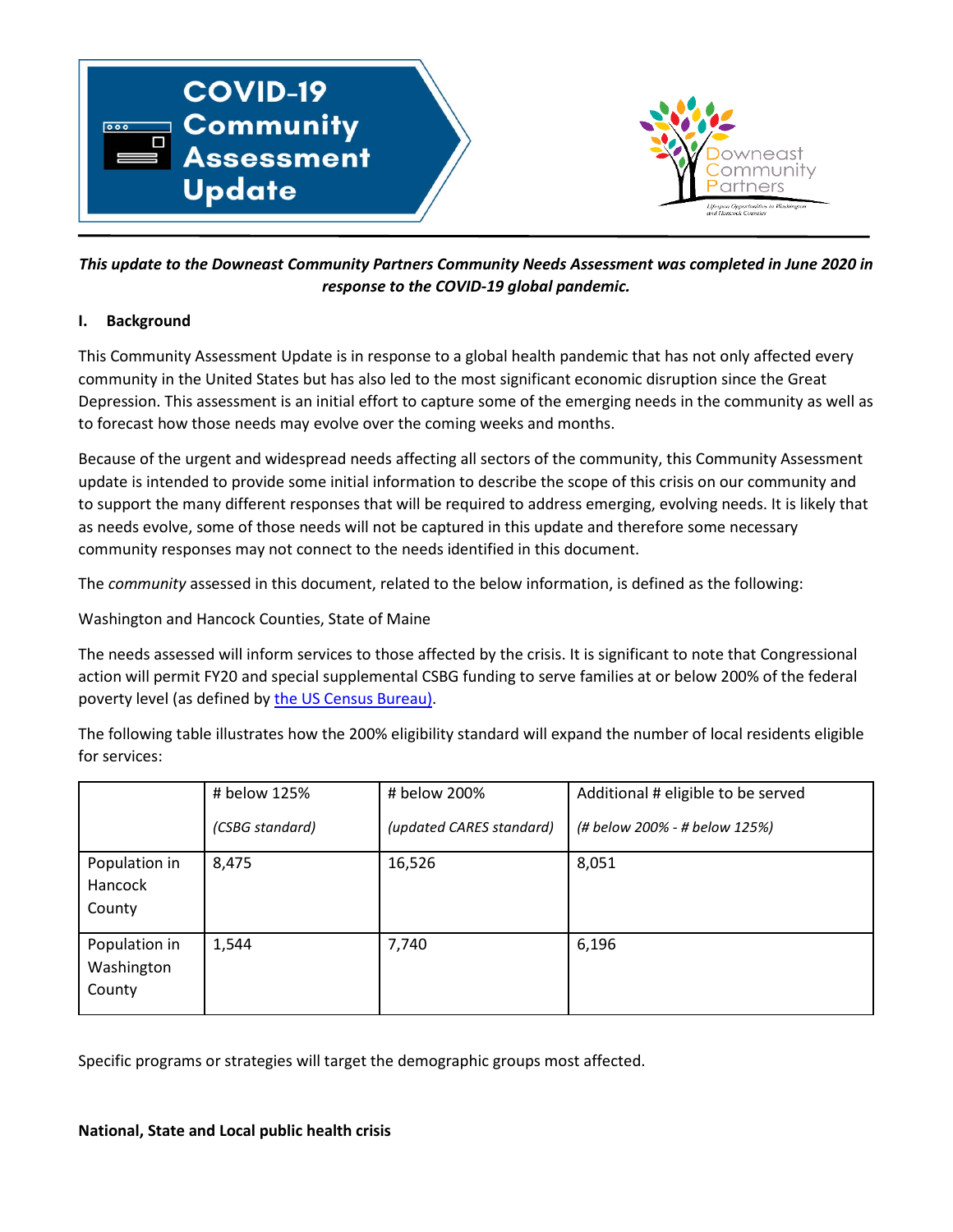State and local health authorities responded to the outbreak by placing restrictions on travel, business and recreation that have had a number of impacts on the community.

As a result of this unprecedented public health crisis, Downeast Community Partners is updating its Community Assessment because there is currently a significant impact on the community, and a number of short-, intermediate- and longer-term impacts are expected.

## **II. Immediate impacts on the community**

The immediate impacts of COVID-19 have been felt across all sectors of society. In particular, some of the greatest impacts relevant to the Community Action Network have been in the areas of health, education, employment, human services provision, and community resources. In this community, areas of highest vulnerability are in those communities with seasonal employment, highly reliant on the tourist and fishing industries, and a high proportion of older residents.

Nationwide, early data suggest that the following groups have experienced disproportionately higher rates of infection and/or complications/death as a result the COVID-19 pandemic:

- Males
- Individuals 65+ years old
- People of color, particularly African Americans and Native Americans
- People with underlying health conditions (especially, lung disease, asthma, diabetes, cardiovascular disease, kidney disease, liver disease, severe obesity, and individuals with immunocompromised conditions)

Due to the high proportion of older residents in these two counties, a significant outbreak could greatly affect our vulnerable populations.

The following outlines some of the critical areas of impact to the local community thus far:

- Health impacts:
	- o Individuals over 65, especially those with underlying health conditions have been shown to be at particular risk for severe health implications from COVID-19. Those in congregate settings (e.g. nursing homes) are a particular concern in this community.
		- **Females over 64 comprise 12.7 of the population in our service area, with males over 64** comprising 9.8%
	- o Behavioral health resources will need to be available in new and increased ways to deal with the many different stressors/traumas caused by the pandemic, especially its impact over an extended time period.
	- o Nutrition for school-aged children previously accessing free/reduced breakfast, lunch, and snacks is impacted as many are now removed from that food source due to school closures.
		- 50.54 percent of children in our service area were eligible for free or reduced lunches in the 2016-2017 school year, which is higher than the national average.
- Employment impacts:
	- o Employment impacts of the pandemic have been immediate and profound. Anecdotal information as well as early data about unemployment claims from March confirm a significant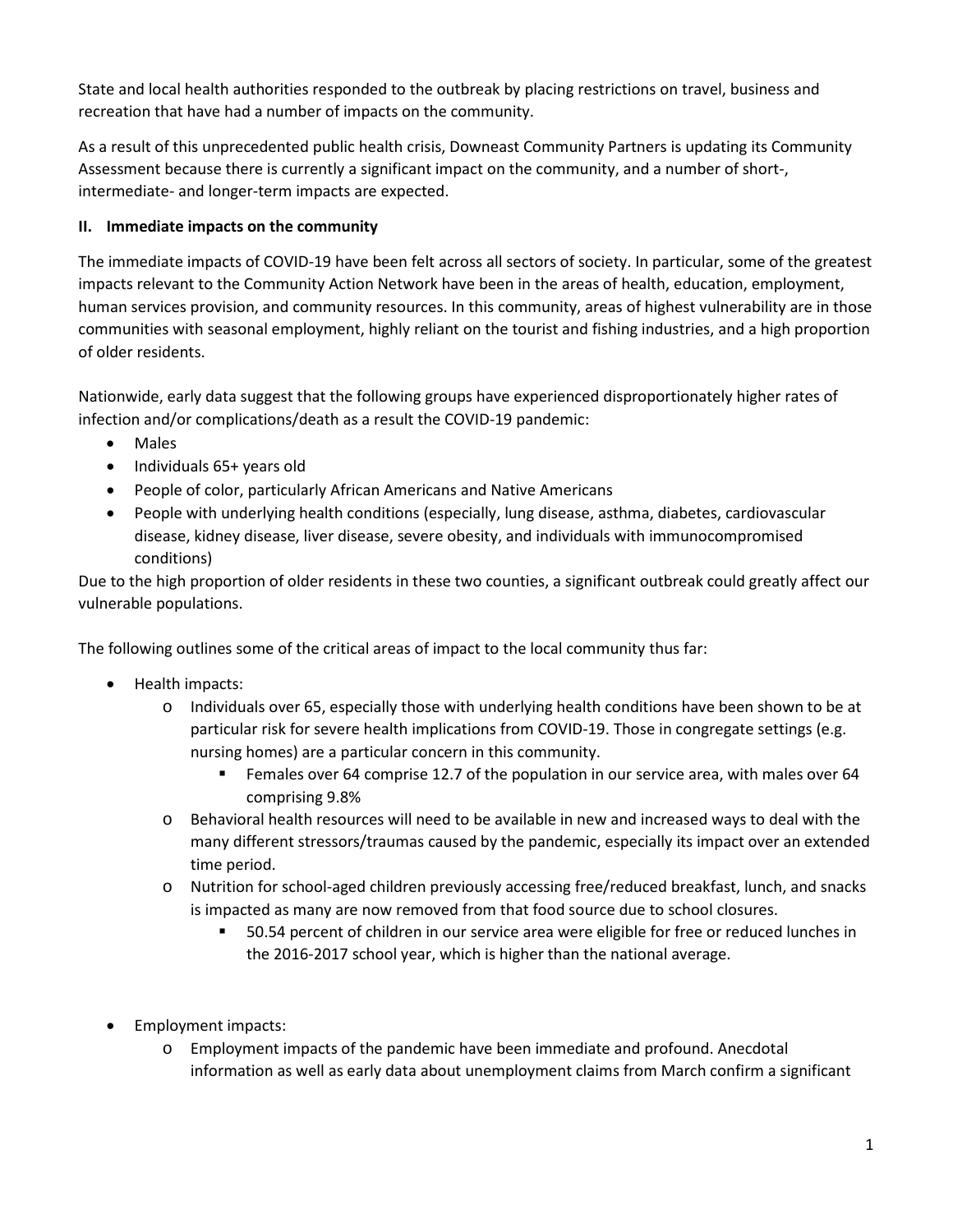emerging need in the area of employment.<sup>[1](#page-2-0)</sup> Local indicators show that national patterns of unemployment are being seen in this community. According to the US Department of labor, unemployment for the past year grew from 5.79% to 6.23%. This has had a profound effect on Washington County.

- $\circ$  Individuals in the educational field especially teachers and assistants in Head Start and Early Head Start as well as other early childhood care settings – are working remotely due to school shutdowns. Lower-wage workers in these fields are more vulnerable to layoffs and/or may lack the technology resources in their home to work remotely.<sup>[2](#page-2-1)</sup>
- $\circ$  Individuals in many sectors of the economy but particularly the service sector, the retail sectors, gig economy, and others most affected by quarantine policies – are currently experiencing sudden and unexpected unemployment. Some are unaware of resources available to them and their families as they are experiencing unemployment for the first time.  $3$
- Educational impacts:
	- o Closings of public schools in the Community Assessment area are having an immediate impact on children's education. Children with less access to resources (broadband internet, computers/tablets, technology expertise, language barriers, etc.) are most at-risk for suffering learning loss during a potentially protracted period of school closure.
	- o Caregivers of school-age children must secure day care arrangements for their children or sacrifice employment to care for their children. These same caregivers are also expected to be primary teachers for their children during the period of the closure. Parents with limited resources face numerous challenges as a result of this situation and educational outcomes for their children will be affected.<sup>[4](#page-2-3)</sup>
- Community resource impacts:
	- o The impacts of COVID-19 on community resources are numerous and include a reduction in the availability of resources (access to group activities, commercial services), a scarcity of some resources (health care, food and emergency supplies) and/or needs for resources that have not previously been required in this community in any significant capacity.
	- o The broad impacts of COVID-19 on this community have created an even more urgent need for coordination and collaboration of resources among the public sector, the public health sector, first responders, educators, the business community, the faith community and many others. DCP plays an important role convening organizations, people and resources to support families.

## **III. Anticipated near- and long-term impacts--Summary**

The needs above are already established through initial data and anecdotal reports from customers, staff, board members and community stakeholders. Based on these already-observed events, it is likely that there will be near-term (1-3 months) and longer-term (greater than 3 months) impacts that that require immediate planning. A partial, but not complete, list of the anticipated impacts include:

<span id="page-2-0"></span> <sup>1</sup> [https://www.brookings.edu/blog/the-avenue/2020/05/13/what-weekly-unemployment-claims-reveal-about-the-local](https://www.brookings.edu/blog/the-avenue/2020/05/13/what-weekly-unemployment-claims-reveal-about-the-local-impacts-of-the-covid-19-recession/)[impacts-of-the-covid-19-recession/](https://www.brookings.edu/blog/the-avenue/2020/05/13/what-weekly-unemployment-claims-reveal-about-the-local-impacts-of-the-covid-19-recession/)

<span id="page-2-1"></span><sup>2</sup> <https://www.npr.org/2020/04/11/830856140/teaching-without-schools-grief-then-a-free-for-all>

<span id="page-2-2"></span><sup>3</sup> [https://www.pewresearch.org/fact-tank/2020/03/27/young-workers-likely-to-be-hard-hit-as-covid-19-strikes-a-blow-to](https://www.pewresearch.org/fact-tank/2020/03/27/young-workers-likely-to-be-hard-hit-as-covid-19-strikes-a-blow-to-restaurants-and-other-service-sector-jobs/)[restaurants-and-other-service-sector-jobs/](https://www.pewresearch.org/fact-tank/2020/03/27/young-workers-likely-to-be-hard-hit-as-covid-19-strikes-a-blow-to-restaurants-and-other-service-sector-jobs/)

<span id="page-2-3"></span><sup>4</sup> <https://www.washingtonpost.com/education/2020/04/17/why-covid-19-will-explode-existing-academic-achievement-gaps/>